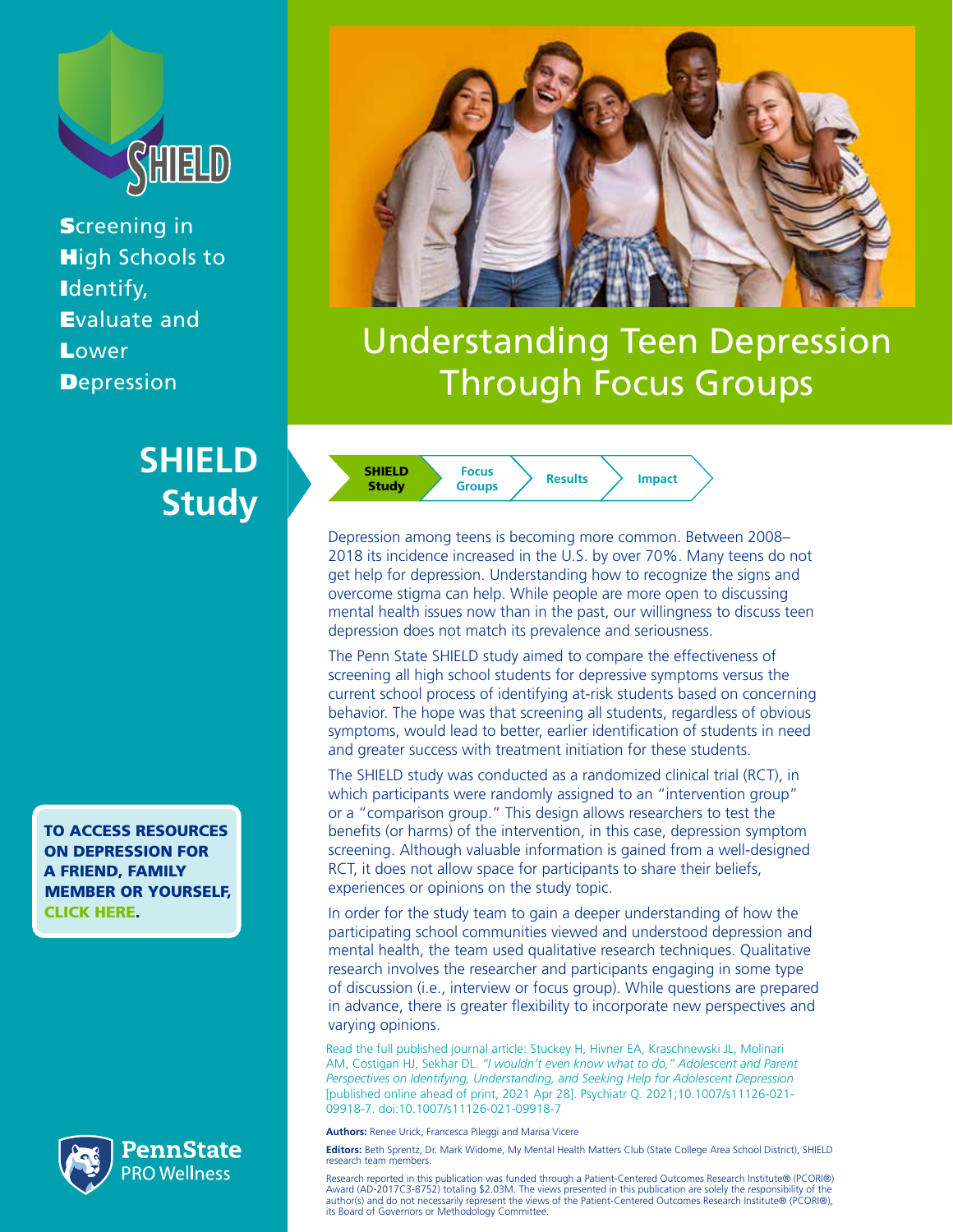## **Focus Groups**



A total of 36 parents and 52 students participated in the focus groups and significantly guided the research team. (See Figure below.)



• develop stronger school and community relationships.